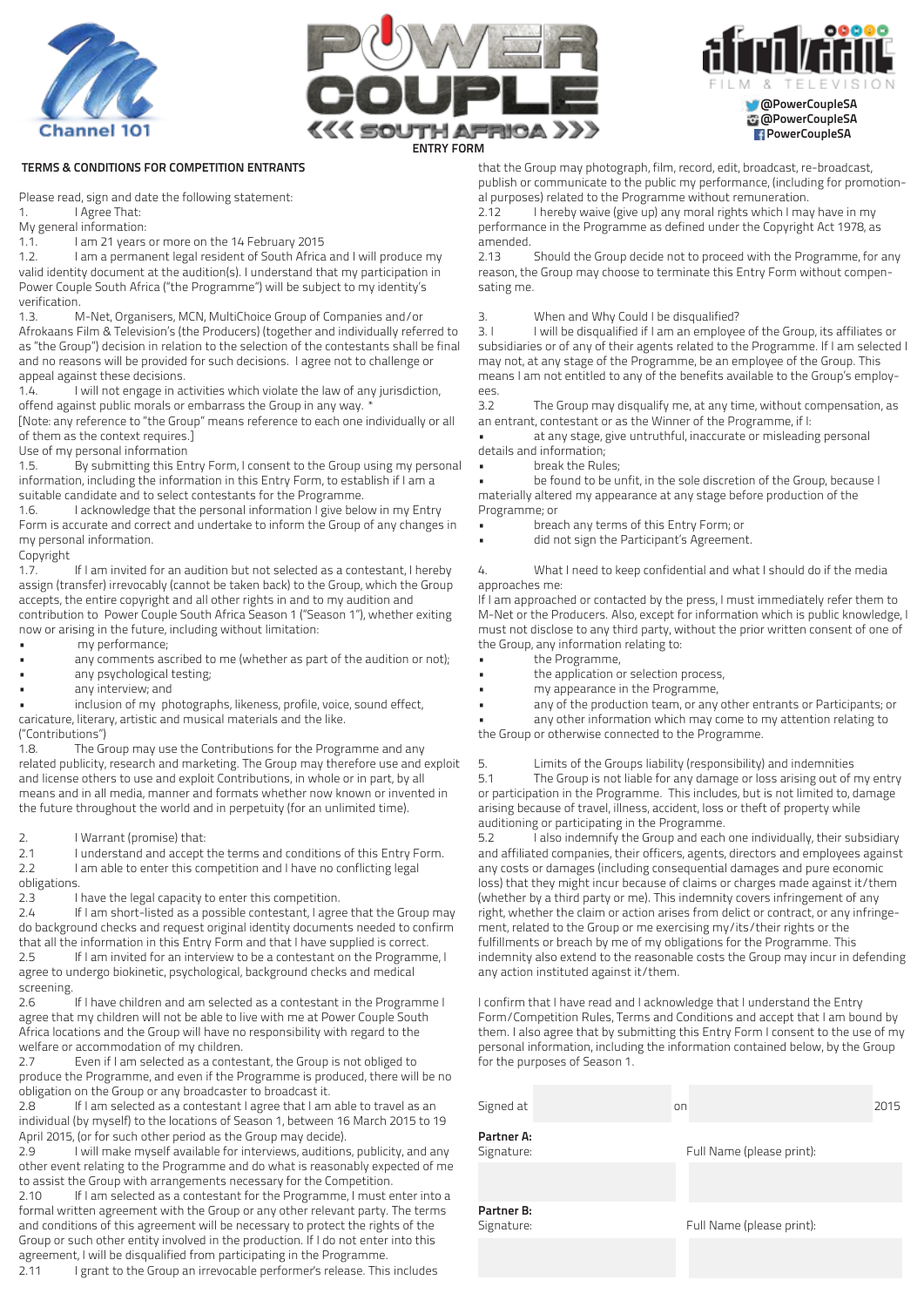## PARTNER A:

Please answer the questions below in full and honestly:

|                                                            |        |                                              |                | Please answer the questions below in full and honestly:      | Yes                        | No        |                                             |                                                                                                                                                      |
|------------------------------------------------------------|--------|----------------------------------------------|----------------|--------------------------------------------------------------|----------------------------|-----------|---------------------------------------------|------------------------------------------------------------------------------------------------------------------------------------------------------|
| What do your friends call you?                             |        |                                              |                |                                                              | sion).                     |           |                                             | If the answer is yes, please provide the details of your current occupation<br>(We will not contact your employer without your knowledge and permis- |
| Age:                                                       |        |                                              | Date of Birth: |                                                              |                            |           |                                             |                                                                                                                                                      |
|                                                            |        |                                              |                |                                                              | Year Employed:             |           |                                             | Job Title:                                                                                                                                           |
| Please indicate whether you are:<br>(Tick One Box)<br>Male | Female |                                              |                |                                                              | Name of Company:           |           |                                             |                                                                                                                                                      |
|                                                            |        |                                              |                |                                                              | Next of Kin (not partner): |           |                                             | Relation:                                                                                                                                            |
| Height:                                                    |        | Weight:                                      |                |                                                              |                            |           |                                             |                                                                                                                                                      |
|                                                            |        |                                              |                |                                                              |                            |           |                                             |                                                                                                                                                      |
|                                                            |        |                                              |                |                                                              | Tel no. : (                | $\lambda$ |                                             | Mobile No.:                                                                                                                                          |
| Married:<br>(Tick One Box)<br>Yes                          | No     | Divorced                                     |                | Maiden Name:                                                 | (Tick One Box)             |           | Have you ever been on TV before?            |                                                                                                                                                      |
|                                                            |        |                                              |                |                                                              | Yes                        | No        |                                             |                                                                                                                                                      |
|                                                            |        |                                              |                | Nature of current relationship between Partner A and B:      |                            |           |                                             |                                                                                                                                                      |
|                                                            |        |                                              |                |                                                              |                            |           |                                             | If yes please provide details of your previous television appearances,<br>including the names of programmes, broadcast dates and broadcaster.        |
|                                                            |        | How long have you been in this relationship? |                |                                                              |                            |           |                                             |                                                                                                                                                      |
|                                                            |        |                                              |                |                                                              |                            |           |                                             |                                                                                                                                                      |
| Do you have any children?<br>(Tick One Box)<br>Yes         | No     |                                              |                |                                                              |                            |           |                                             |                                                                                                                                                      |
|                                                            |        |                                              |                |                                                              |                            |           | Are you represented by a management agency? |                                                                                                                                                      |
|                                                            |        |                                              |                | If the answer is yes, please indicate their ages and gender: |                            | No        |                                             |                                                                                                                                                      |
|                                                            |        |                                              |                |                                                              | Yes                        |           |                                             |                                                                                                                                                      |
|                                                            |        |                                              |                |                                                              | If yes, by whom?           |           |                                             |                                                                                                                                                      |
| Do your children live with you?                            |        |                                              |                |                                                              |                            |           |                                             |                                                                                                                                                      |
|                                                            |        |                                              |                |                                                              |                            |           |                                             |                                                                                                                                                      |
|                                                            |        |                                              |                |                                                              |                            |           |                                             |                                                                                                                                                      |
| Religion:                                                  |        |                                              |                | Home Language:                                               | because                    |           |                                             | Complete the sentence: "We want to prove that we are a Power Couple,                                                                                 |
| Tel no.:                                                   |        |                                              |                | Mobile No.:                                                  |                            |           |                                             |                                                                                                                                                      |
|                                                            |        |                                              |                |                                                              |                            |           |                                             |                                                                                                                                                      |
| Email address:                                             |        |                                              |                |                                                              |                            |           |                                             |                                                                                                                                                      |
|                                                            |        |                                              |                |                                                              |                            |           |                                             |                                                                                                                                                      |
|                                                            |        |                                              |                |                                                              |                            |           |                                             |                                                                                                                                                      |
| Postal Address:                                            |        |                                              |                |                                                              |                            |           |                                             |                                                                                                                                                      |
|                                                            |        |                                              |                |                                                              |                            |           |                                             |                                                                                                                                                      |
|                                                            |        |                                              |                |                                                              |                            |           |                                             |                                                                                                                                                      |
| Physical Address:                                          |        |                                              |                |                                                              |                            |           |                                             |                                                                                                                                                      |
|                                                            |        |                                              |                |                                                              |                            |           |                                             |                                                                                                                                                      |
| Nationality:                                               |        |                                              |                |                                                              |                            |           |                                             |                                                                                                                                                      |
|                                                            |        |                                              |                |                                                              |                            |           |                                             |                                                                                                                                                      |
|                                                            |        |                                              |                |                                                              |                            |           |                                             |                                                                                                                                                      |
| Shoe Size:                                                 |        |                                              |                | Pants Size:                                                  |                            |           |                                             |                                                                                                                                                      |
|                                                            |        |                                              |                |                                                              |                            |           |                                             |                                                                                                                                                      |
| Shirt Size:                                                |        |                                              |                | Dress Size:                                                  |                            |           |                                             |                                                                                                                                                      |
|                                                            |        |                                              |                |                                                              |                            |           |                                             |                                                                                                                                                      |
|                                                            |        |                                              |                |                                                              |                            |           |                                             |                                                                                                                                                      |
| Allergies / Medical Conditions:                            |        |                                              |                |                                                              |                            |           |                                             |                                                                                                                                                      |
|                                                            |        |                                              |                |                                                              |                            |           |                                             |                                                                                                                                                      |
|                                                            |        |                                              |                |                                                              |                            |           |                                             |                                                                                                                                                      |
|                                                            |        |                                              |                |                                                              |                            |           |                                             |                                                                                                                                                      |

Are you currently employed:

(Tick One Box)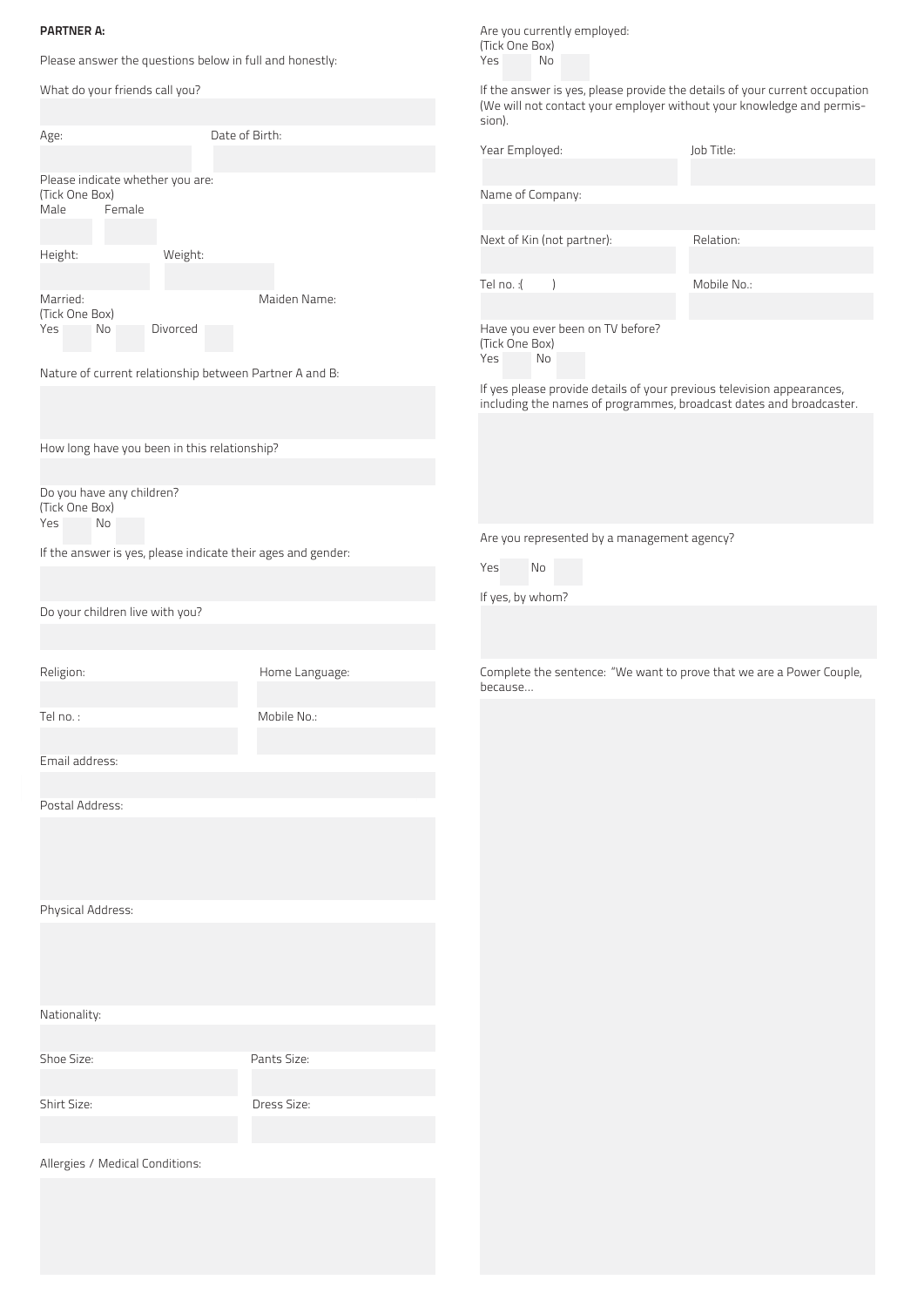## PARTNER B:

Please answer the questions below in full and honestly:

| What do your friends call you?                                       |                | sion).                                                          | If the answer is yes, please provide the details of your current occupation<br>(We will not contact your employer without your knowledge and permis- |
|----------------------------------------------------------------------|----------------|-----------------------------------------------------------------|------------------------------------------------------------------------------------------------------------------------------------------------------|
| Age:                                                                 | Date of Birth: |                                                                 |                                                                                                                                                      |
|                                                                      |                | Year Employed:                                                  | Job Title:                                                                                                                                           |
| Please indicate whether you are:<br>(Tick One Box)<br>Male<br>Female |                | Name of Company:                                                |                                                                                                                                                      |
| Height:<br>Weight:                                                   |                | Next of Kin (not partner):                                      | Relation:                                                                                                                                            |
|                                                                      |                |                                                                 |                                                                                                                                                      |
| Married:<br>(Tick One Box)                                           | Maiden Name:   | Tel no. : (                                                     | Mobile No.:                                                                                                                                          |
| Yes<br>No<br>Divorced                                                |                | Have you ever been on TV before?<br>(Tick One Box)<br>Yes<br>No |                                                                                                                                                      |
| Nature of current relationship between Partner A and B:              |                |                                                                 |                                                                                                                                                      |
|                                                                      |                |                                                                 | If yes please provide details of your previous television appearances,<br>including the names of programmes, broadcast dates and broadcaster.        |
| How long have you been in this relationship?                         |                |                                                                 |                                                                                                                                                      |
|                                                                      |                |                                                                 |                                                                                                                                                      |
|                                                                      |                |                                                                 |                                                                                                                                                      |
| Do you have any children?<br>(Tick One Box)<br>Yes<br>No             |                |                                                                 |                                                                                                                                                      |
| If the answer is yes, please indicate their ages and gender:         |                | Are you represented by a management agency?                     |                                                                                                                                                      |
|                                                                      |                | Yes<br>No                                                       |                                                                                                                                                      |
|                                                                      |                |                                                                 |                                                                                                                                                      |
| Do your children live with you?                                      |                | If yes, by whom?                                                |                                                                                                                                                      |
|                                                                      |                |                                                                 |                                                                                                                                                      |
| Religion:                                                            | Home Language: | because                                                         | Complete the sentence: "We want to prove that we are a Power Couple,                                                                                 |
| Tel no.:                                                             | Mobile No.:    |                                                                 |                                                                                                                                                      |
|                                                                      |                |                                                                 |                                                                                                                                                      |
| Email address:                                                       |                |                                                                 |                                                                                                                                                      |
|                                                                      |                |                                                                 |                                                                                                                                                      |
| Postal Address:                                                      |                |                                                                 |                                                                                                                                                      |
|                                                                      |                |                                                                 |                                                                                                                                                      |
| Physical Address:                                                    |                |                                                                 |                                                                                                                                                      |
|                                                                      |                |                                                                 |                                                                                                                                                      |
| Nationality:                                                         |                |                                                                 |                                                                                                                                                      |
| Shoe Size:                                                           | Pants Size:    |                                                                 |                                                                                                                                                      |
|                                                                      |                |                                                                 |                                                                                                                                                      |
| Shirt Size:                                                          | Dress Size:    |                                                                 |                                                                                                                                                      |
|                                                                      |                |                                                                 |                                                                                                                                                      |
|                                                                      |                |                                                                 |                                                                                                                                                      |
| Allergies / Medical Conditions:                                      |                |                                                                 |                                                                                                                                                      |
|                                                                      |                |                                                                 |                                                                                                                                                      |

Are you currently employed:

(Tick One Box) Yes No